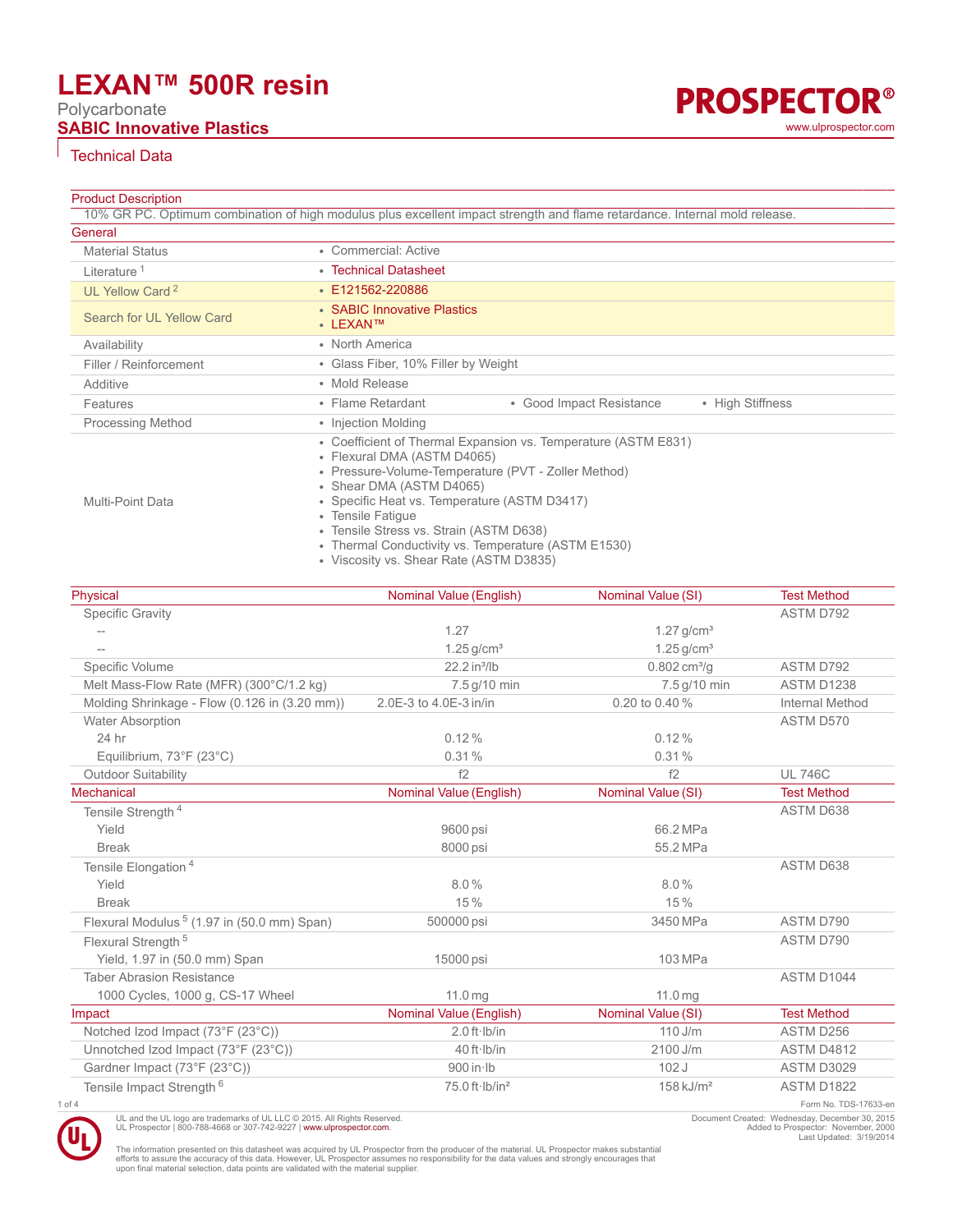### **LEXAN™ 500R resin**

Polycarbonate **SABIC Innovative Plastics** [www.ulprospector.com](http://www.ulprospector.com)

| <b>Hardness</b>                                      | Nominal Value (English)                             | Nominal Value (SI)    | <b>Test Method</b> |
|------------------------------------------------------|-----------------------------------------------------|-----------------------|--------------------|
| <b>Rockwell Hardness</b>                             |                                                     |                       | ASTM D785          |
| M-Scale                                              | 85                                                  | 85                    |                    |
| R-Scale                                              | 124                                                 | 124                   |                    |
| <b>Thermal</b>                                       | Nominal Value (English)                             | Nominal Value (SI)    | <b>Test Method</b> |
| Deflection Temperature Under Load                    |                                                     |                       | ASTM D648          |
| 66 psi (0.45 MPa), Unannealed, 0.252 in (6.40<br>mm) | 295 °F                                              | 146 °C                |                    |
| 264 psi (1.8 MPa), Unannealed, 0.252 in (6.40<br>mm) | 288 °F                                              | 142 °C                |                    |
| Vicat Softening Temperature                          | 310 °F                                              | 154 °C                | ASTM D15257        |
| CLTE - Flow (-40 to 203°F (-40 to 95°C))             | $1.8E-5$ in/in/ $\degree$ F                         | $3.2E-5$ cm/cm/ $°C$  | ASTM E831          |
| Specific Heat                                        | $0.290$ Btu/lb/ $\degree$ F                         | 1210 J/kg/°C          | ASTM C351          |
| <b>Thermal Conductivity</b>                          | 1.4 Btu $\cdot$ in/hr/ft <sup>2</sup> / $\degree$ F | 0.20 W/m/K            | ASTM C177          |
| RTI Elec                                             | 266 °F                                              | 130 °C                | <b>UL 746</b>      |
| RTI Imp                                              | 266 °F                                              | 130 °C                | <b>UL 746</b>      |
| <b>RTI Str</b>                                       | 266 °F                                              | 130 °C                | <b>UL 746</b>      |
| Electrical                                           | Nominal Value (English)                             | Nominal Value (SI)    | <b>Test Method</b> |
| <b>Volume Resistivity</b>                            | $> 1.0E+17$ ohms $cm$                               | $> 1.0E+17$ ohms $cm$ | ASTM D257          |
| Dielectric Strength                                  |                                                     |                       | ASTM D149          |
| 0.126 in (3.20 mm), in Air                           | 450 V/mil                                           | 18 kV/mm              |                    |
| <b>Dielectric Constant</b>                           |                                                     |                       | ASTM D150          |
| 50 Hz                                                | 3.10                                                | 3.10                  |                    |
| 60 Hz                                                | 3.10                                                | 3.10                  |                    |
| 1 MHz                                                | 3.05                                                | 3.05                  |                    |
| <b>Dissipation Factor</b>                            |                                                     |                       | ASTM D150          |
| 50 Hz                                                | 8.0E-4                                              | 8.0E-4                |                    |
| 60 Hz                                                | 8.0E-4                                              | 8.0E-4                |                    |
| 1 MHz                                                | $7.5E-3$                                            | 7.5E-3                |                    |
| Arc Resistance <sup>8</sup>                          | PLC 7                                               | PLC <sub>7</sub>      | ASTM D495          |
| Comparative Tracking Index (CTI)                     | PLC <sub>3</sub>                                    | PLC <sub>3</sub>      | <b>UL 746</b>      |
| High Amp Arc Ignition (HAI)                          | PLC 4                                               | PLC 4                 | <b>UL 746</b>      |
| High Voltage Arc Tracking Rate (HVTR)                | PLC 4                                               | PLC 4                 | <b>UL 746</b>      |
| Hot-wire Ignition (HWI)                              | PLC 1                                               | PLC 1                 | <b>UL 746</b>      |
| Flammability                                         | Nominal Value (English)                             | Nominal Value (SI)    | <b>Test Method</b> |
| Flame Rating                                         |                                                     |                       | <b>UL 94</b>       |
| 0.0600 in (1.52 mm)                                  | $V-0$                                               | $V-0$                 |                    |
| 0.120 in (3.05 mm)                                   | 5VA                                                 | 5VA                   |                    |
| Oxygen Index                                         | 36 %                                                | 36 %                  | ASTM D2863         |
| Radiant Panel Listing (UL)                           | <b>YES</b>                                          | <b>YES</b>            |                    |

| Injection                 | Nominal Value (English) | Nominal Value (SI) |  |
|---------------------------|-------------------------|--------------------|--|
| <b>Drying Temperature</b> | 250 °F                  | $121^{\circ}$ C    |  |
| Drying Time               | 3.0 to 4.0 hr           | 3.0 to 4.0 hr      |  |
| Drying Time, Maximum      | 48 hr                   | 48 hr              |  |
| Suggested Max Moisture    | 0.020%                  | 0.020%             |  |
| Suggested Shot Size       | 40 to 60 %              | 40 to 60 %         |  |
| Rear Temperature          | 550 to 590 °F           | 288 to 310 °C      |  |
| Middle Temperature        | 570 to 610 °F           | 299 to 321 °C      |  |
| <b>Front Temperature</b>  | 590 to 630 °F           | 310 to 332 °C      |  |
| Nozzle Temperature        | 580 to 620 °F           | 304 to 327 °C      |  |
| Processing (Melt) Temp    | 590 to 630 °F           | 310 to 332 °C      |  |
| Mold Temperature          | 180 to 240 °F           | 82.2 to 116 °C     |  |
| <b>Back Pressure</b>      | 50.0 to 100 psi         | 0.345 to 0.689 MPa |  |

UL and the UL logo are trademarks of UL LLC © 2015. All Rights Reserved.<br>UL Prospector | 800-788-4668 or 307-742-9227 | [www.ulprospector.com](http://www.ulprospector.com).

2 of 4 Form No. TDS-17633-en Document Created: Wednesday, December 30, 2015 Added to Prospector: November, 2000 Last Updated: 3/19/2014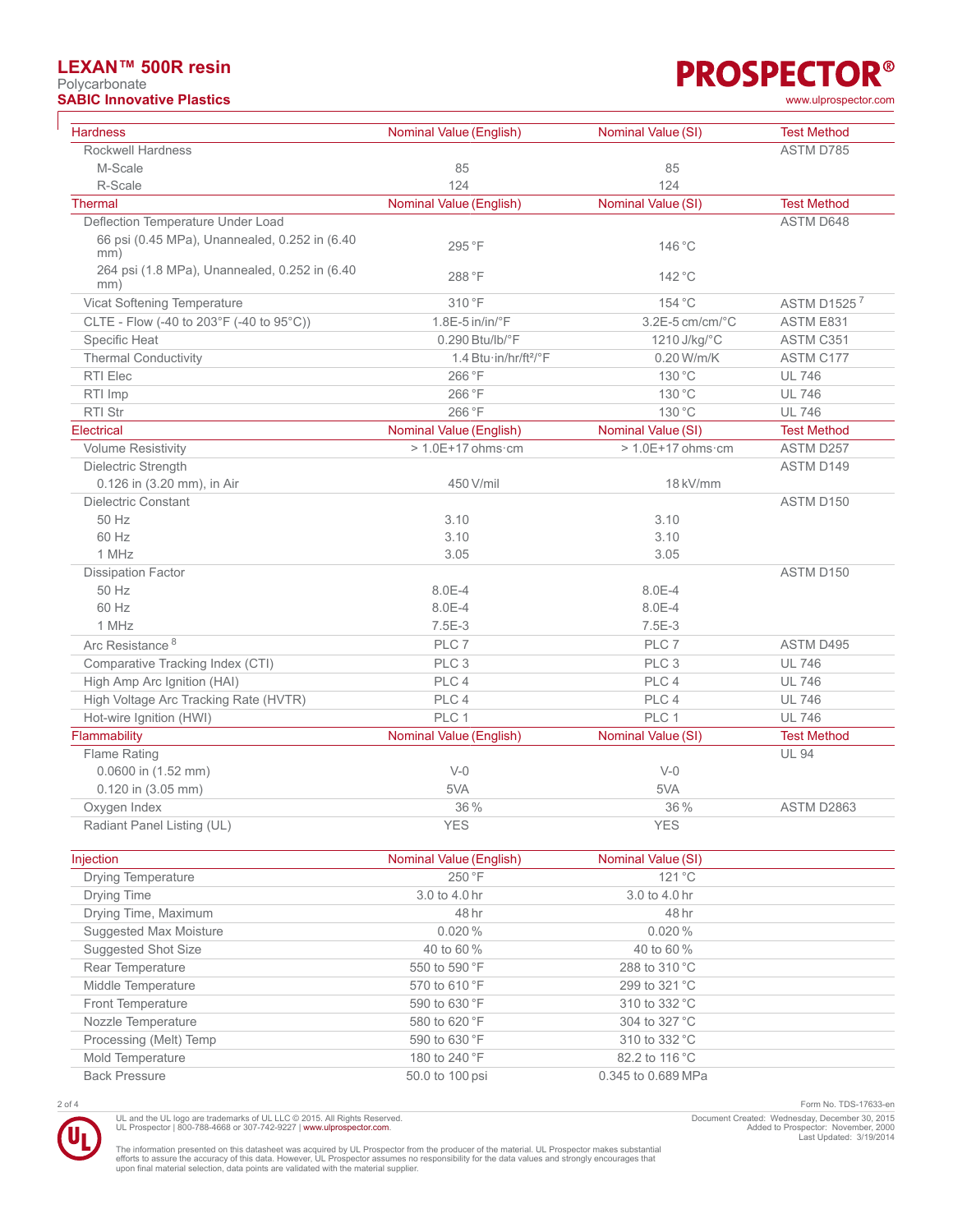#### **LEXAN™ 500R resin** Polycarbonate **SABIC Innovative Plastics** [www.ulprospector.com](http://www.ulprospector.com)

# **PROSPECTOR®**

| Injection   | Nominal Value (English) | Nominal Value (SI) |  |
|-------------|-------------------------|--------------------|--|
| Screw Speed | 40 to 70 rpm            | 40 to 70 rpm       |  |
| Vent Depth  | 1.0E-3 to $3.0E-3$ in   | 0.025 to 0.076 mm  |  |

**Notes**

<sup>1</sup> These links provide you with access to supplier literature. We work hard to keep them up to date; however you may find the most current literature from the supplier.

<sup>2</sup> A UL Yellow Card contains UL-verified flammability and electrical characteristics. UL Prospector continually works to link Yellow Cards to individual plastic materials in Prospector, however this list may not include all of the appropriate links. It is important that you verify the association between these Yellow Cards and the plastic material found in Prospector. For a complete listing of Yellow Cards, visit the UL Yellow Card Search.

 $3$  Typical properties: these are not to be construed as specifications.

4 Type I, 0.20 in/min (5.0 mm/min)

5 0.051 in/min (1.3 mm/min)

<sup>6</sup> Type S

 $7$  Rate B (120 $^{\circ}$ C/h), Loading 2 (50 N)

<sup>8</sup> Tungsten Electrode



UL and the UL logo are trademarks of UL LLC © 2015. All Rights Reserved. UL Prospector | 800-788-4668 or 307-742-9227 | [www.ulprospector.com](http://www.ulprospector.com).